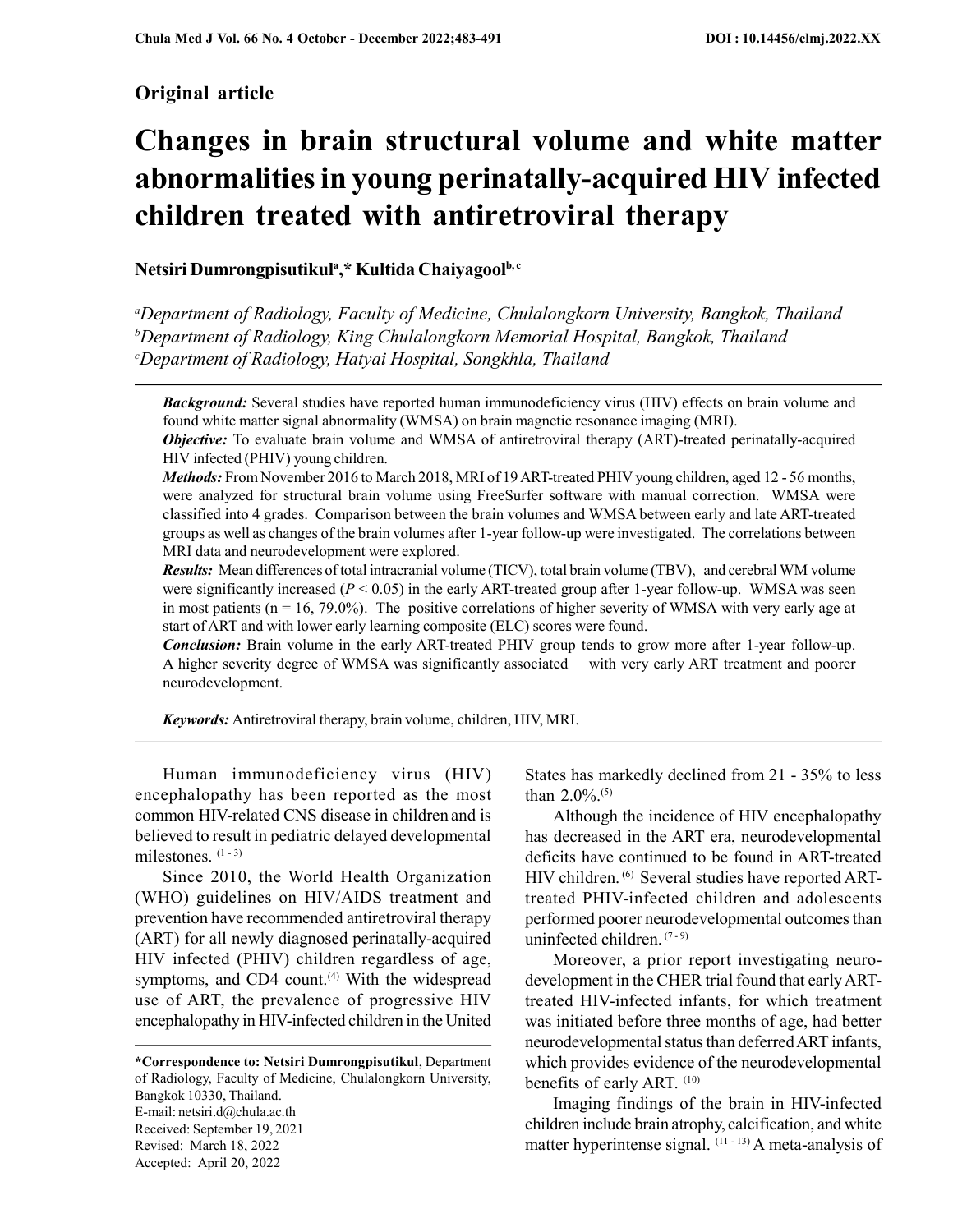brain structural changes following HIV infection in older children and adults (aged 5 - 85 years) has supported the findings that widespread use of ART resulted in a decline in macroscopic neurostructural changes. (6) The previous study, used 1.5T magnetic resonance imaging (MRI) scans to investigated brain abnormality and cognitive performance of ART-treated PHIV children and adolescents (aged 8 - 18 years) and compared to a healthy control group, revealed that the ART-treated PHIV group had significantly lower brain volumes and greater white matter hyperintensity compared to the control group. (14)

Our study aimed to clarify the data on brain structural volume change and white matter signal abnormality in young ART-treated PHIV children.

#### Materials and methods

#### Study population

The study population was young ART-treated PHIV children aged between 12 - 56 months, formerly enrolled in a prior research prospective study performed at King Chulalongkorn Memorial Hospital (KCMH), known as the 'DOET' study, from November 2016 to March 2018. All children were born to HIV-positive mothers,  $GA > 34$  weeks, with no major congenital anomalies, genetic disorders, current neurologic, and no presence of active opportunistic infection.

Twenty children in the DOET study underwent MRI scans of the brain in 2 visits: the first visit when they were initially recruited for the study and the second visit about one year later.

MRI data from both visits were retrospectively analyzed for the present study. This study's exclusion criteria were poor image quality of the brain MRI and incomplete imaging data that could not process brain volume by using FreeSurfer software version 6.0.0 (http://surfer.nmr.mgh.harvard.edu).

The study protocol has been approved by our Institutional Review Board (IRB no. 604/60. Written informed consented was obtained from all subjects prior to partaking in the study.

For the informed consent process, here we use the prior informed consent from the previously mentioned research IRB no. 428/59 studied in King Chulalongkorn Memorial Hospital, which included the extension using data for further evaluated the prior performed MRI scan.

#### MR imaging data

#### 1. MR imaging acquisition

The images were taken under general anesthesia using the dStream HeadSpine coil on 3.0T MRI scanner (Ingenia; Philips Healthcare, Best, the Netherlands). The average acquisition time was 51 minutes (range 40 - 60 minutes). MRI sequences acquired in this study are as follows:

3D T1-weighted images (3D T1WI): isometric with SENSE, sagittal plane, T1-weighted 3D turbo field echo (T1W 3D TFE), repetition time (TR)/echo time (TE) =  $8.1 \text{ ms}/3.7 \text{ ms}$ , flip angle (FA) =  $8^\circ$ , voxel  $size = 1.00 \times 1.00 \times 1.00 \text{ mm}^3$ , 160 slices with no gap.  $FOV = 22.4 \times 27.1 \text{ cm}^2$ . These images were reconstructed to sagittal, axial and coronal planes using 3-mm slice thickness with no slice gap.

T2-weighted images (T2WI): axial plane,  $TR/TE = 4000$  ms/90 ms,  $FA = 90^\circ$ , voxel size = 0.75  $x$  0.88 x 5.0 mm<sup>3</sup>, 24 slices, slice thickness = 5 mm, slice gap =  $0.5$  mm,  $FOV = 22 \times 26.7$  cm<sup>2</sup>.

FLAIR images: axial plane, TR/TE = 11000 ms/ 125 ms,  $TI = 2800$ ms,  $FA = 90^{\circ}$ , voxel size = 0.75 x  $0.88 \times 5.0 \text{ mm}^3$ , 24 slices, slice thickness = 5 mm, slice gap =  $0.5$  mm,  $FOV = 22 \times 26.7$  cm<sup>2</sup>.

## 2. Automated data processing and volume measurement

The public domain algorithm FreeSurfer  $(v.6.0.0;$ http://surfer.nmr.mgh.harvard.edu) was used for automatic brain segmentation, including regional structures and calculated volume from the 3D T1WI.

Since the FreeSurfer software was designed for adults and children over 5 years of age, possible limitations of the software when applied to brain imaging of younger children should be considered.(15)

Despite the potential limitations, prior reports have shown that the FreeSurfer software provided an accurate method for measuring intracranial volume and total brain volume in young children aged 2 to 3 years, even in the presence of structural brain abnormalities. (16)

The brain segmentation quality was inspected visually for accuracy on each slice, and manual corrections were performed wherever a suboptimal segmentation was observed. The manual correction consisted of checking the Talairach transformation and the skull stripping, followed by inspection of the white matter and pial surfaces and the brain segmentations. Errors on the pial surface were observed mostly in parietal regions. These were corrected manually in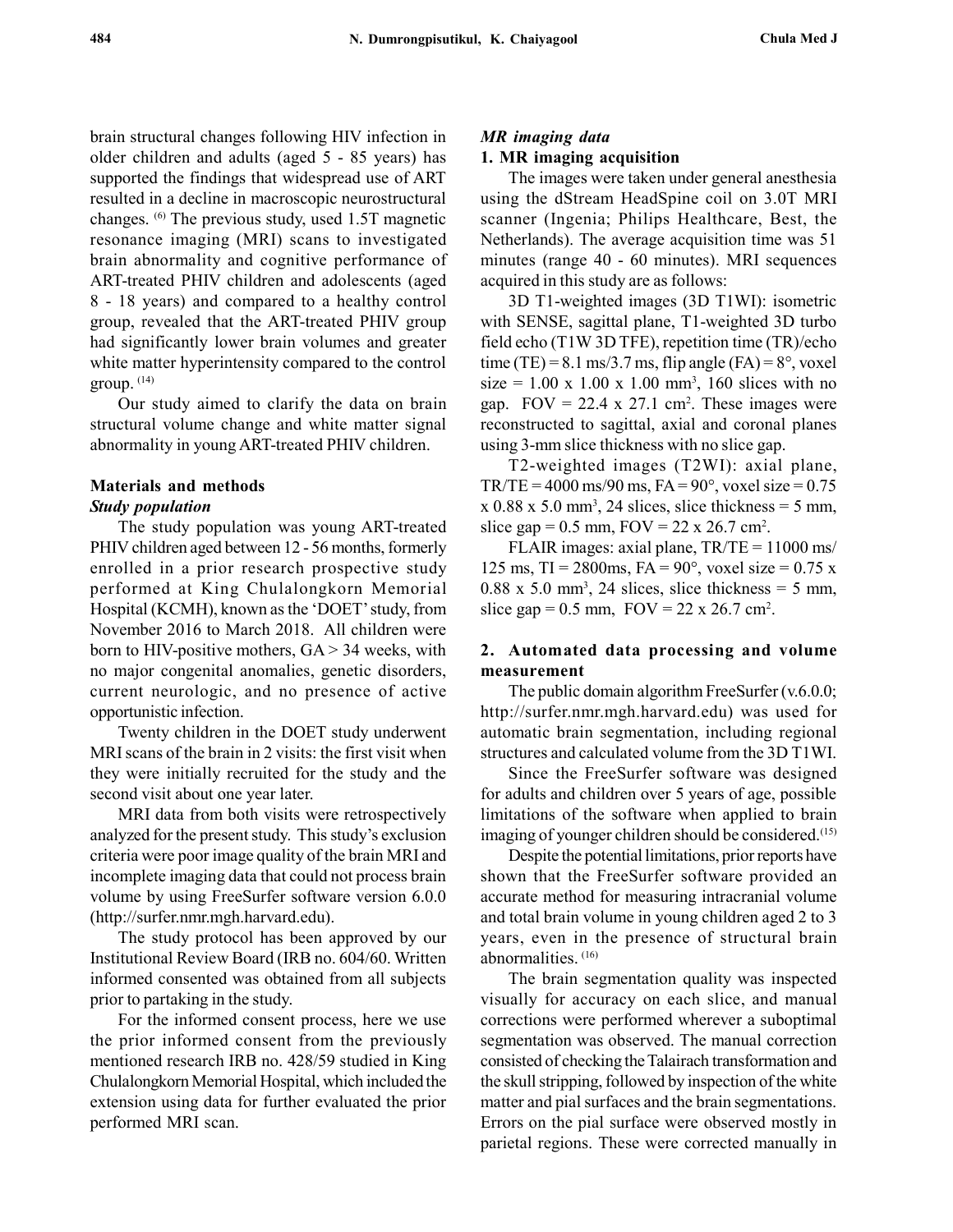TKMEDIT, a tool integrated into the FreeSurfer software. In order to assess the impact of the manual corrections on the accuracy of the calculated brain volumes, the complete FreeSurfer data were compared with and without the manual correction.

## 3. Visual image assessment

Two reviewers evaluated the MRI images of the brains; one was a neuroradiologist with 8 years of experience, and the other one was a  $2<sup>nd</sup>$  -year fellowship trainee in the diagnostic neuroimaging program-both were blinded to the clinical data. The imaging findings of white matter signal abnormalities (WMSA) on the MRIs were agreed upon by consensus.

WMSA was defined as any lesion that showed low signal intensity (SI) on T1WI and high SI on T2WI and FLAIR. Details of WMSA grading according to severity are as follows: Grade 1) no white matter abnormality; Grade 2) less than or equal to 5 punctate lesions; Grade 3) more than 5 punctate lesions; and Grade 4) patchy confluent lesions or extensive white matter signal change.

## Clinical data

Baseline characteristics such as age, gender, date of starting treatment with ART, as well as laboratory results such as CD4 cells, CD4 percentage (CD4%), and viral load, were collected from the medical records.

#### Neurodevelopmental assessment

Neurodevelopmental assessments were previously performed in the DOET study using the Mullen scale of early learning (MSLE). The MSLE test assesses pediatric neurodevelopment in 5 distinct areas: gross motor, visual reception, fine motor, receptive language, and expressive language. This tool provided global early learning composite (ELC) scores that were divided into either low scores (scores < 70) or normal to high scores (scores 70 - 100).

#### Statistical analysis

Demographic information, neurodevelopmental scores, laboratory results, structural brain volumes, and degree of WMSA between early and late ARTtreatment PHIV groups were analyzed using unpaired  $t$  - test. Comparison between the 1<sup>st</sup> and 2<sup>nd</sup> visits were analyzed using paired  $t$  - test. Pearson correlation coefficient  $(R)$  was used to evaluate any correlation among the imaging data, neurodevelopmental status, and baseline characteristics.

Unpaired Student  $t$  - test was applied to calculate the differences between FreeSurfer with and without manual corrections. Statistical analysis was performed with the SPSS, version 22.0 (IBM, Armonk, New York) computer software program. Statistical significance was defined as  $P$  - value less than 0.05.

## Results

## Data baseline characteristics and laboratory results

After excluding one child from the study, 19 young ART-treated PHIV children were recruited, including 9 males and 10 females.

We divided the 19 PHIV children into 2 groups, namely: 1) an early ART-treated PHIV group, meaning young PHIV children who initially received ART before 3 months of age, and 2) a late ART-treated PHIV group, meaning PHIV children who initially received ART after 3 months of age.

Ten patients were in the early ART-treated PHIV group, and 9 patients were in the late ART-treated PHIV group, with a significant difference in mean age of starting ART of 2 months (range 1.4 - 2.6) and 5.6 months (range 3 - 8.2), respectively ( $P = 0.003$ ).

There was no significant difference regarding sex among early and late ART-treated PHIV groups, with 5 males (50.0%), 5 females (50.0%) and 4 males (44.4%), 5 females (55.6%) in each group, respectively  $(P = 0.809)$ .

The mean age at the taking of MRI scans and duration of time from the beginning of ART treatment to the date of MRI for both  $1<sup>st</sup>$  and  $2<sup>nd</sup>$  visits were not significantly different between the early and the late ART-treated PHIV groups.

There was no significant difference in laboratory results for CD4%, CD4 cells, and HIV viral load at times close to the MRI scans between the two groups.

The details of baseline characteristics and laboratory results are described in Table 1.

#### Neurodevelopmental data

ELC scores from MSLE were significantly higher in the early ART-treated PHIV group than in the late ART-treated PHIV group for both visits: 82.2 (range 71.7 - 92.7) versus 68.9 (range 54.4 - 83.4) for the first visit ( $P = 0.034$ ) and 88.3 (range from 76.3 -100.3) versus 73.9 (range from 59.2 - 88.6) for the second visit  $(P = 0.031)$ .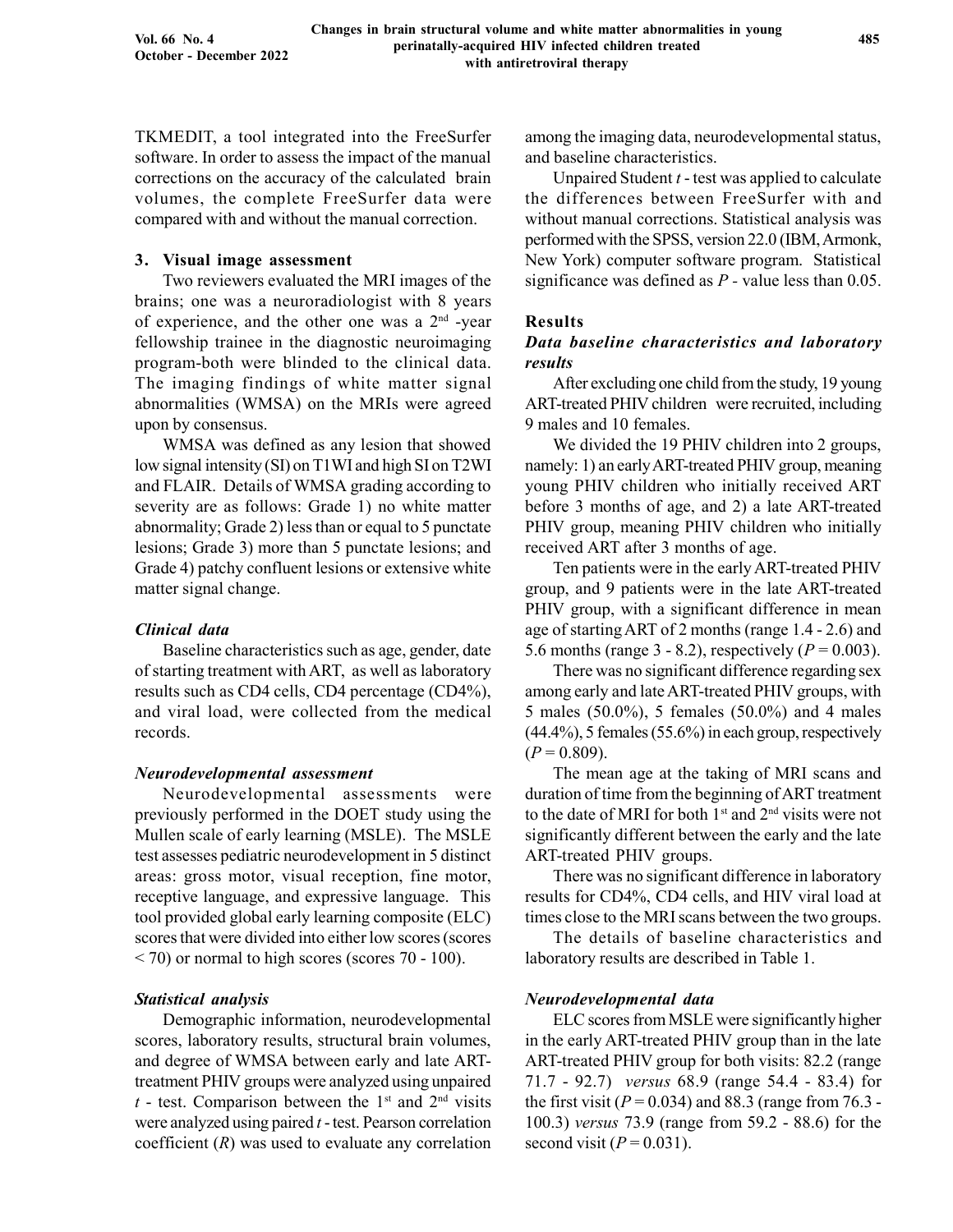| Demographic and clinical                                   | Visit 1                  |                              |                            | Visit 2          |                          |                              |                            |              |
|------------------------------------------------------------|--------------------------|------------------------------|----------------------------|------------------|--------------------------|------------------------------|----------------------------|--------------|
| data                                                       | <b>Total</b><br>$(n=19)$ | <b>Early ART</b><br>$(n=10)$ | <b>Late ART</b><br>$(n=9)$ | $\boldsymbol{P}$ | <b>Total</b><br>$(n=19)$ | <b>Early ART</b><br>$(n=10)$ | <b>Late ART</b><br>$(n=9)$ | $\mathbf{P}$ |
| Age at MRI (mo)                                            | 30.6                     | 29.1                         | 32.3                       | 0.385            | 41.4                     | 39.8                         | 43.3                       | 0.382        |
| Duration of time since start                               | 27.0                     | 27.1                         | 26.8                       | 0.933            | 37.7                     | 37.8                         | 37.7                       | 0.991        |
| of ART treatment to MRI (mo)                               |                          |                              |                            |                  |                          |                              |                            |              |
| $CD4\%$                                                    | 31.3                     | 31.3                         | 31.2                       | 0.983            | 28.7                     | 29.4                         | 27.9                       | 0.653        |
| CD4 Cells                                                  | 1980.5                   | 2003.5                       | 1955.0                     | 0.903            | 1659.8                   | 1656.5                       | 1663.6                     | 0.981        |
| Patients with HIV viral<br>$load < or = 200 copies, n(\%)$ | $15(78.9\%)$             | $8(80.0\%)$                  | 7(77.8%)                   | 0.906            | $15(78.9\%)$ 9(90.0%)    |                              | 6(66.7%)                   | 0.213        |
| Patients with HIV viral<br>load $>$ 200 copies, n $(\% )$  | $4(21.1\%)$              | $2(20.0\%)$                  | $2(22.2\%)$                |                  | $4(21.1\%)$              | $1(10.0\%)$                  | $3(33.3\%)$                |              |

Table 1. Demographic and clinical data of early and late ART-treated PHIV children.

The percentage of patients with low ELC and normal to high ELC scores in each group for both visits is shown in Figure 1.



Figure 1. Percentage of ART-treated PHIV children with low ELC scores (< 70) and normal to high ELC scores (70 - 100) on 1<sup>st</sup> and 2<sup>nd</sup> visits.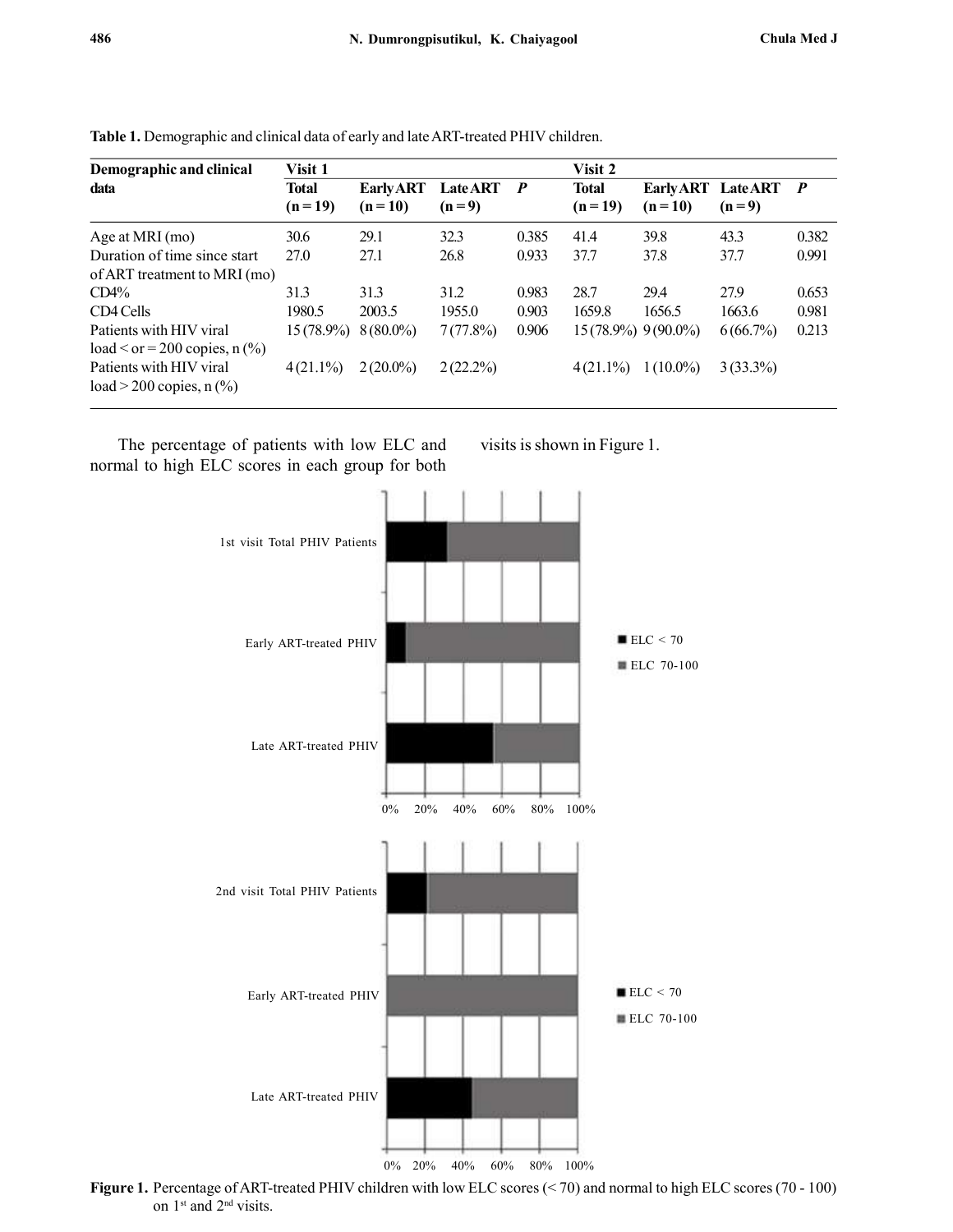#### Brain volume assessment

There was no significant difference in TICV, TBV, TBV/TICV, the volume of cortical gray matter, cerebral white matter, caudate nuclei, putamina, thalami, and hippocampi between the two groups on each visit.

After evaluating the difference in brain structural volumes after a 1-year follow-up, we found a significantly increased  $(P < 0.05)$  the mean difference in TICV, TBV, the volume of total cerebral white matter, bilateral thalami, right putamen, and left pallidum in the early ART-treated PHIV group, while the late ART-treated PHIV group showed increased volumes but no significant difference ( $P > 0.05$ ) (Table 2).

The volumes of cortical gray matter, caudate nuclei, corpus callosum, and hippocampi showed no significance after a 1-year follow-up.

Both corrected and uncorrected values from FreeSurfer showed no statistically significant difference in brain volume of subsegmental analysis  $(P > 0.05)$ .

#### White matter signal abnormality (WMSA)

In this study, WMSA were classified into 4 grades; examples of the cases are shown in Figure 2. The WMSA was found in most young ART-treated PHIV children ( $n = 16, 79.0\%$ ). The number of patients in each WMSA grade is described in

Table 3. We found no significant difference in WMSA between the early and the late ART-treated PHIV groups. In all cases, a stable degree of WMSA in the first and second visits for MRI scans was found.

## Correlations between MRI data and clinical data

There was a significant positive correlation between brain structural volumes, including TICV, TBV, total cerebral white matter volume, whole hippocampal volume, and age at MRI scans (Table 4). We also found a significant positive correlation between brain structural volumes and the time from beginning ART treatment to the time at MRI scan on the  $1<sup>st</sup>$  visit, and a trend toward a statistically significant on the 2nd visit.

We found a significant negative correlation between WMSA severity and ELC scores, showing higher WMSA grades in lower ELC scores  $(r = -0.30, P = 0.008)$  when combined data from both visits ( $r = -0.30, P < -0.008$ ).

A significant negative correlation between the severity of WMSA and age at the start of ART treatment ( $r = -0.44$ ,  $P < 0.001$ ), age at MRI on 1<sup>st</sup> visit and  $2<sup>nd</sup>$  visit ( $r = -0.48$ ,  $P = 0.002$  and  $r = -0.39$ ,  $P = 0.016$ , respectively), were also presented. There was no significant correlation between brain structural volume, and ELC scores, WMSA grade, CD4%, or viral load resulted close to the time of MRI scans.

| Structural volumes(mm <sup>3</sup> ) | <b>Early ART</b> treatment<br>$(n = 10)$ |          | <b>Late ART</b> treatment<br>$(n = 9)$ |                  |  |  |
|--------------------------------------|------------------------------------------|----------|----------------------------------------|------------------|--|--|
|                                      | <b>Mean difference</b>                   | P        | <b>Mean difference</b>                 | $\boldsymbol{P}$ |  |  |
| <b>TICV</b>                          | 58095.81                                 | $0.027*$ | 60801.88                               | 0.363            |  |  |
| <b>TBV</b>                           | 44029.02                                 | $0.021*$ | 38588.11                               | 0.506            |  |  |
| <b>Total Cortical GM</b>             | $-13613.54$                              | 0.601    | 9278.30                                | 0.722            |  |  |
| Total Cerebral WM                    | 25098.49                                 | $0.002*$ | 23039.92                               | 0.369            |  |  |
| Left Thalamus                        | 359.29                                   | $0.020*$ | 242.00                                 | 0.655            |  |  |
| <b>Right Thalamus</b>                | 400.94                                   | $0.029*$ | 283.60                                 | 0.598            |  |  |
| Left Putamen                         | 318.49                                   | 0.063    | 332.16                                 | 0.314            |  |  |
| <b>Right Putamen</b>                 | 338.31                                   | $0.041*$ | 203.32                                 | 0.501            |  |  |
| Left Pallidum                        | 64.92                                    | $0.031*$ | $-6.18$                                | 0.958            |  |  |
| <b>Right Pallidum</b>                | 58.71                                    | 0.081    | 57.81                                  | 0.634            |  |  |

Table 2. Difference in structural brain volumes after 1-year follow up.- Please use 1-digit decimal point for all data.

\*Significant  $P$  – value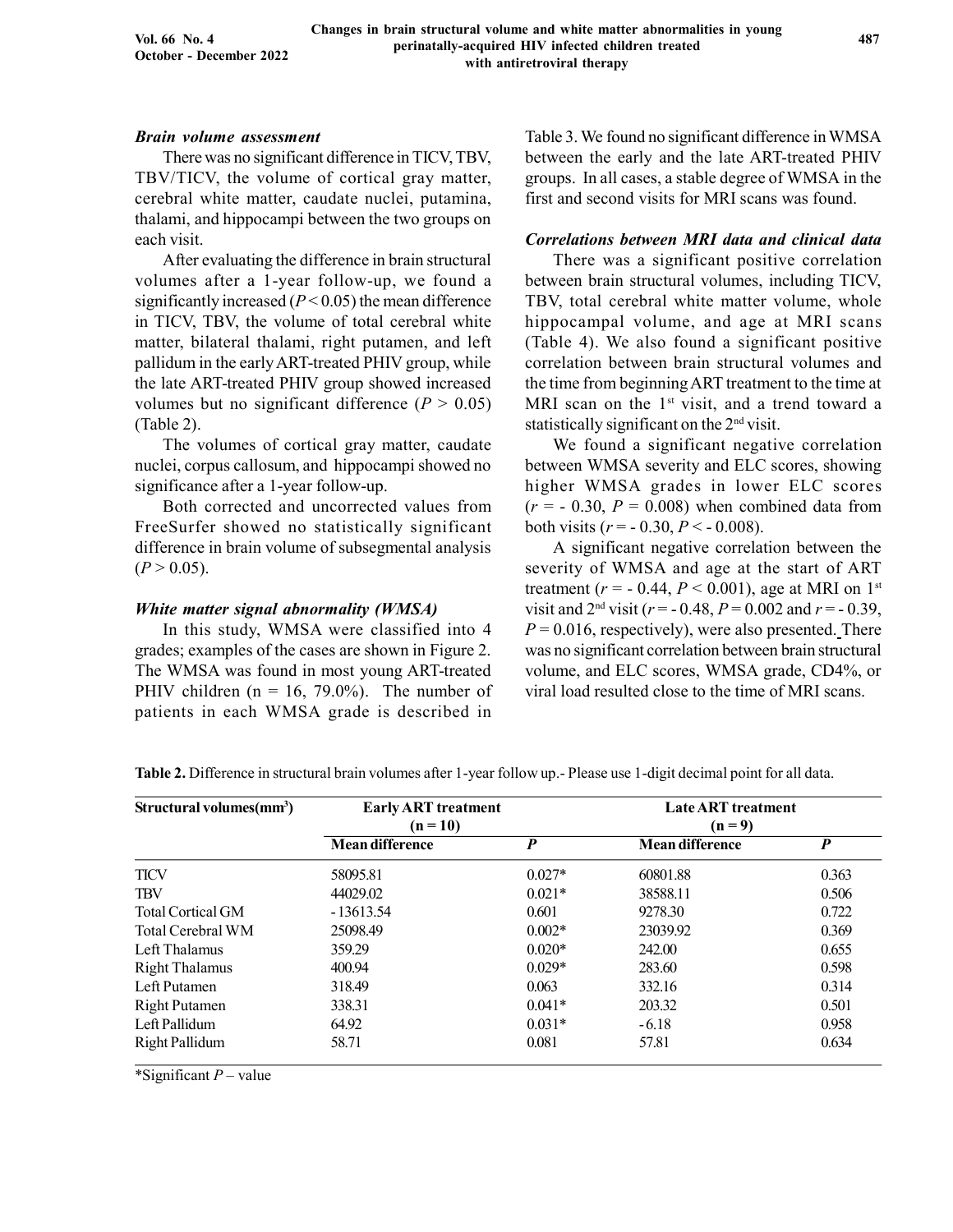

- Figure 2. Grading of white matter signal abnormalities: WMSA (arrow) on T2 FLAIR, Grade 1: No WM abnormality (A), Grade 2: Less than or equal to 5 punctate lesions (B), Grade 3: More than 5 punctate lesions (C), Grade 4: Patchy confluent lesions or extensive white matter signal change (D).
- Table 3. Grading of white matter signal abnormalities (WMSA) in ART-treated PHIV children. Note stable degree of lesions in all patients on 1st and 2nd visits for MRI.

| <b>Grading of WMSA</b>                 | Total<br>$(n=19)$ | <b>Early treatment</b><br>$(n=10)$ | Late treatment<br>$(n=9)$ | $\boldsymbol{P}$ |
|----------------------------------------|-------------------|------------------------------------|---------------------------|------------------|
| Grade 1: Not seen                      | $4(21.1\%)$       | $1(10.0\%)$                        | $3(33.3\%)$               | 0.349            |
| Grade $2: \leq 5$ foci                 | $10(52.6\%)$      | $5(50.0\%)$                        | $5(55.6\%)$               |                  |
| Grade $3:$ > 5 foci                    | $2(10.5\%)$       | $2(20.0\%)$                        | $0(0.0\%)$                |                  |
| Grade 4: Patchy or extensive WM change | $3(15.8\%)$       | $2(20.0\%)$                        | $1(11.1\%)$               |                  |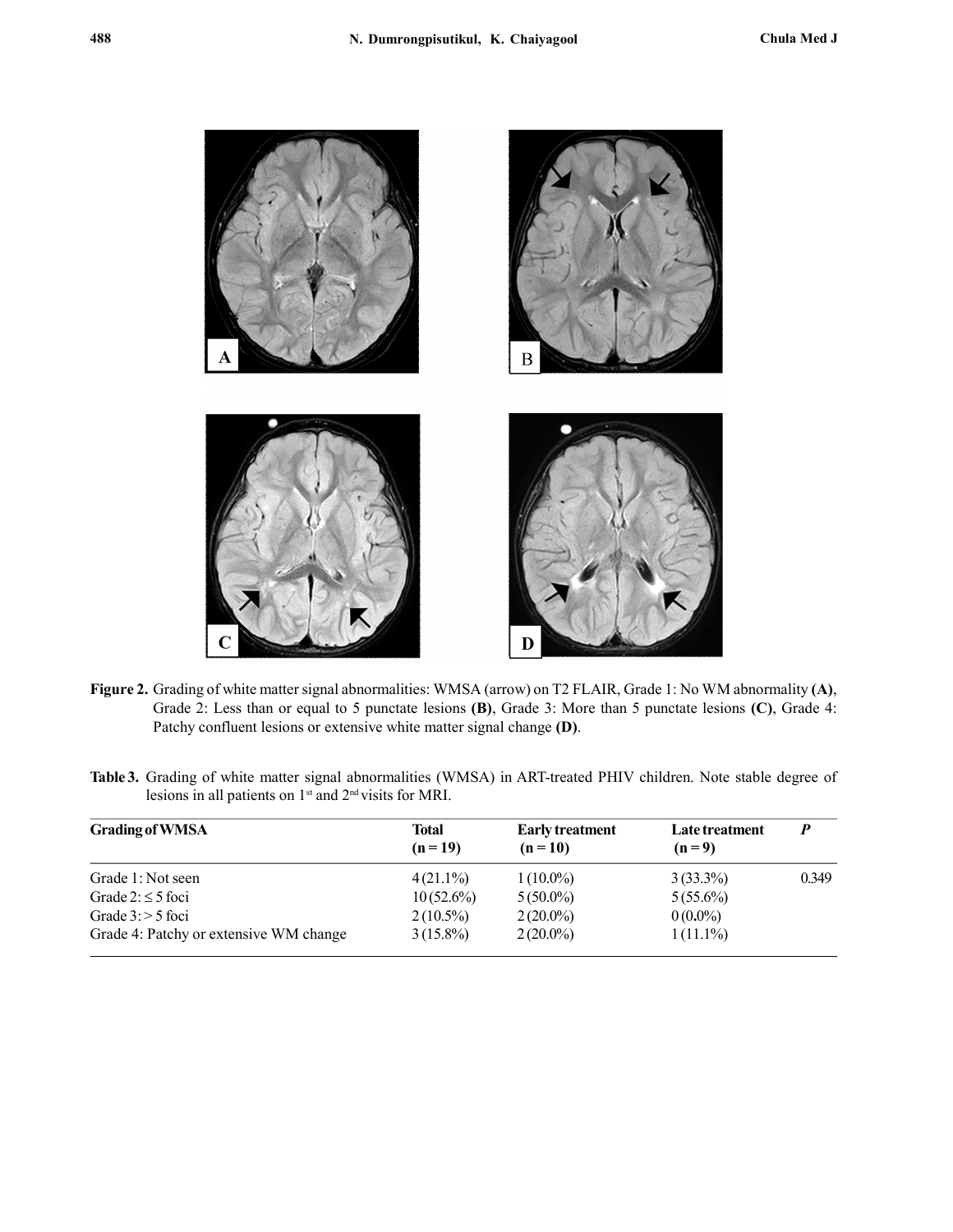|                                   | <b>Correlation ELC scores</b> |                  | Age at start ART |                   | Age at<br>1 <sup>st</sup> MRI |                  | Age at<br>2 <sup>nd</sup> MRI |                  | <b>Time from</b><br>start ART<br>to 1 <sup>st</sup> MRI |                  | <b>Time from</b><br>start ART<br>to 2 <sup>nd</sup> MRI |                  |
|-----------------------------------|-------------------------------|------------------|------------------|-------------------|-------------------------------|------------------|-------------------------------|------------------|---------------------------------------------------------|------------------|---------------------------------------------------------|------------------|
|                                   | r                             | $\boldsymbol{P}$ | r                | P                 | r                             | $\boldsymbol{P}$ | r                             | $\boldsymbol{P}$ | r                                                       | $\boldsymbol{P}$ | r                                                       | $\boldsymbol{P}$ |
| <b>TICV</b>                       | 0.07                          | 0.662            | 0.17             | 0.312             | 0.55                          | $0.014*$         | 0.47                          | $0.043*$         | 0.50                                                    | $0.028*$         | 0.43                                                    | 0.069            |
| <b>TBV</b>                        | 0.09                          | 0.605            | 0.18             | 0.278             | 0.59                          | $0.010*$         | 0.53                          | $0.020*$         | 0.52                                                    | $0.023*$         | 0.49                                                    | $0.032*$         |
| <b>TBV/TICV</b>                   | 0.03                          | 0.884            | 0.06             | 0.729             | 0.07                          | 0.775            | 0.25                          | 0.304            | 0.04                                                    | 0.876            | 0.26                                                    | 0.286            |
| Total<br>Cerebral                 | 0.24                          | 0.142            | 0.10             | 0.535             | 0.64                          | $0.003*$         | 0.56                          | $0.012*$         | 0.61                                                    | $0.005*$         | 0.55                                                    | $0.015*$         |
| WM volume                         |                               |                  |                  |                   |                               |                  |                               |                  |                                                         |                  |                                                         |                  |
| Whole<br>hippocampal              | $-0.04$                       | 0.745            | 0.19             | 0.104             | 0.49                          | $0.002*$         | 0.37                          | $0.022*$         | 0.43                                                    | $0.008*$         | 0.33                                                    | $0.041*$         |
| volume<br><b>WMSA</b><br>Severity | $-0.30$                       | $0.008*$         | $-0.44$          | $< 0.001* - 0.48$ |                               | $0.002*$         | $-0.39$                       | $0.016*$         | $-0.35$                                                 | $0.033*$         | $-0.28$                                                 | 0.091            |

Table 4. Correlation of structural brain volumes, WMSA and clinical data.

\*Significant  $P$  – value < 0.05

#### Discussion

In this study, the neurodevelopmental status of the early ART-treated group was significantly higher than the late ART-treated group, similar to the results of an earlier report that suggested early initiated ART in PHIV infants (< 3 months old) leads to better neurodevelopmental outcomes than deferred treatment.<sup>(10)</sup> There was also provides evidence of the neurodevelopmental benefits of early ART.

We found the brain structural volumes did not significantly differ between the early and the late ART-treated group in each MRI visit. However, when comparing the change in the volumes after 1-year follow-up, the early-ART treated group was a significant increase in TICV, TBV, and total cerebral white matter volumes. This again emphasizes the benefit of the early ART treatment, which the previous report mentioned the shorter illness duration before initiating treatment can decrease HIV-associated brain atrophy.(6) The changes in the brain structural volumes of two groups in each MRI visit were not significantly different; this might be due to the structural brain changes being too subtle to be detected by a single time point volumetric method.

Significant positive correlations between TICV, TBV, total cerebral WM volume and whole hippocampal volumes and age at the time of MRI on both visits were found, as well as with the duration of time since starting treatment to the time of MRI on both visits; there were significant correlations between TBV, total cerebral WM volume and whole hippocampal volume and duration of time since starting ART treatment to time MRI and a trend toward the significance of the TICV. These results present a case for the benefit of using ART to protect against brain atrophy in young PHIV children, which is concordant with a previous study that observed a significant decrease in the incidence of brain atrophy after the ART era in HIV-positive patients  $^{(6)}$  and more recent studies failed to demonstrated HIV effects on the structural brain of ART-treated HIV patients.  $(6, 17)$ 

For WMSA, we found a higher the prevalence of white matter hyperintensity in this study ( $n = 16$ , 79.0%) than in the prior report on ART-treated PHIV young children (50.0%)<sup>(13)</sup>, which may be our study performed MRI scans under general anesthesia using 3.0T MRI scanner resulted increased sensitivity to detected subtle WMSA. In our study, lesions were demonstrable in both early and late ART-treated groups without a significant difference in severity between the two groups, with appeared stable in the severity after a 1-year follow-up.

A significant correlation between greater severity of WMSA and lower neurodevelopmental scores was also observed in this study. Contrasting a prior study in South Africa (13) investigating WMSA in early ART-treated PHIV infants showed a lack of correlation between WMSA and neurodevelopmental scores, which might be the difference in the prevalence of WMSA and the neurodevelopmental assessment tools.

A positive correlation of greater severity of WMSA with a younger age of starting ART was also presented in our study, consistent with the prior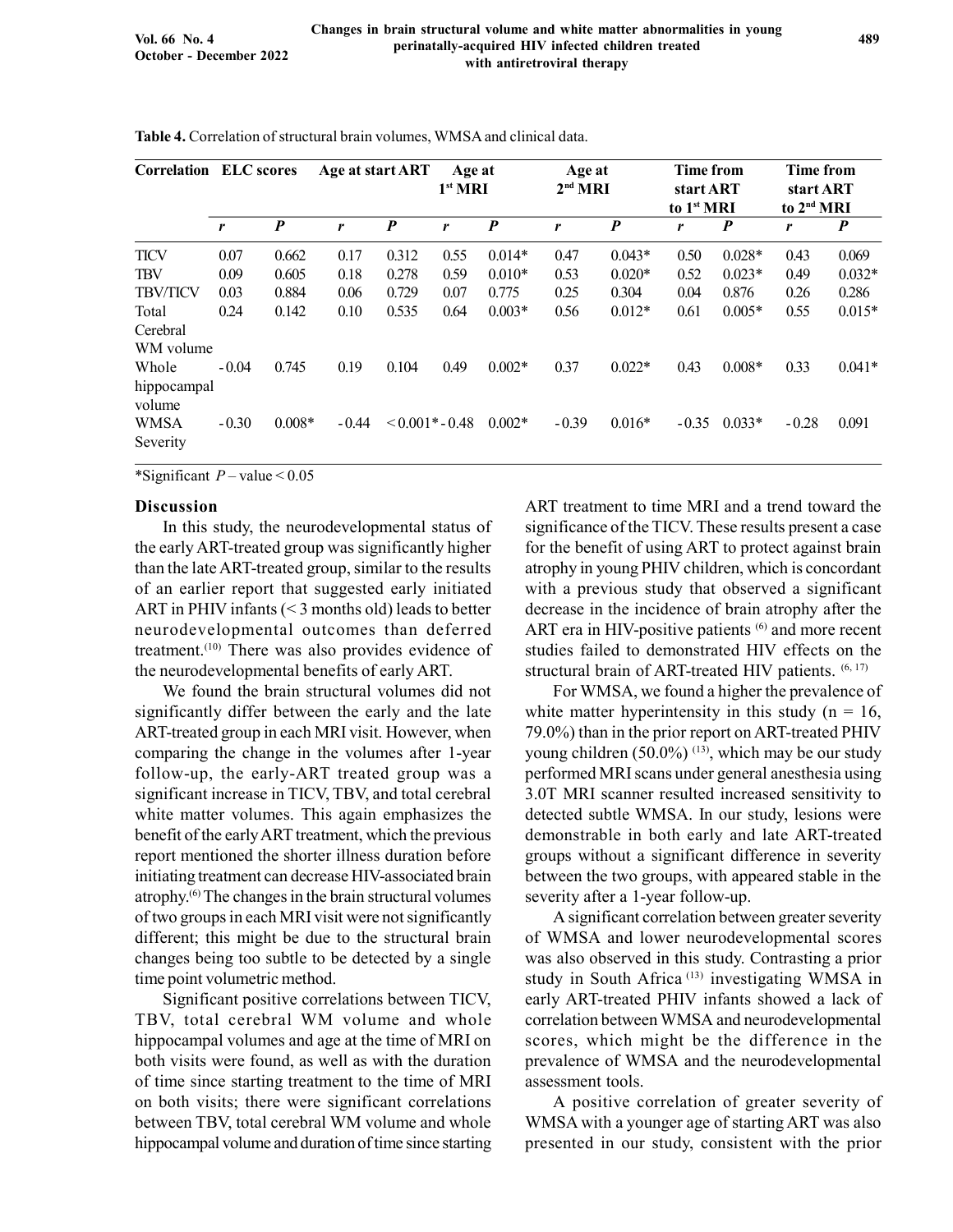mentioned study showed a trend for an association of WMSA and longer time on ART. (13) Therefore, we suggest that an abnormality in the white matter that occurred very early could represent greater disease severity or the effects of ART. However, ART toxicity is less possibly because these lesions had not progressed after a 1-year follow-up during continued ART treatment. To further explore this problem, we suggest a long-term follow-up.

Our study has some mentionable limitations. Firstly, our population was small. Further inclusion of more subjects is recommended. Secondly, there is no single standard software used for measuring brain volume. Differences in volumetric software may give slightly different results; however, the manual correction of volumetric data in the present study was meticulously performed without a statistically significant difference between corrected and uncorrected data. Thirdly, changes in brain volume may be confounded by other uncontrollable factors, and not only by starting the time to ART treatment. Fourthly, our subjects were treated with a standard ART regimen, and therefore the results may not apply to different ART regimens. Lastly, we conducted our research with a specific young age group; the inclusion of the wider age range of ART-treated children and the normal control group may indicate a clearer and the dynamic process of brain volume changes.

#### Conclusion

The results show significantly increased mean differences in total intracranial volume, total brain volume, and cerebral white matter volumes in early antiretroviral therapy-treated young perinatallyacquired HIV infected children  $(P < 0.05)$ . A positive correlation higher severity of white matter signal abnormality at a very early age at the start of the treatment and poorer neurodevelopment was found.

#### Acknowledgements

We greatly appreciate the support of Watsamon Jantarabenjakul, MD, of the Department of Pediatrics, King Chulalongkorn Memorial Hospital who provided the clinical data for our research.

#### References

1. Van Rie A, Harrington PR, Dow A, Robertson K. Neurologic and neurodevelopmental manifestations of pediatric HIV/AIDS: a global perspective. Eur J Paediatr Neurol 2007;11:1-9.

- 2. Belman AL, Diamond G, Dickson D, Horoupian D, Llena J, Lantos G, et al. Pediatric acquired immunodeficiency syndrome. Neurologic syndromes. Am J Dis Child 1988;142:29-35.
- 3. Safriel YI, Haller JO, Lefton DR, Obedian R. Imaging of the brain in the HIV-positive child. Pediatr Radiol 2000;30:725-32.
- 4. World Health Organization. Antiretroviral therapy for HIV infection in infants and children: Towards universal access: Recommendations for a public health approach: 2010 revision [Internet]. Geneva: World Health Organization; 2010. [cited 2022 Jan 10]. Available from: https://www.ncbi.nlm.nih.gov/books/ NBK138576/.
- 5. Chiriboga CA, Fleishman S, Champion S, Gaye-Robinson L, Abrams EJ. Incidence and prevalence of HIV encephalopathy in children with HIV infection receiving highly active anti-retroviral therapy (HAART). J Pediatr 2005;146:402-7.
- 6. O'Connor EE, Zeffiro TA, Zeffiro TA. Brain structural changes following HIV infection: meta-analysis. AJNR Am J Neuroradiol 2018;39:54-62.
- 7. Phillips N, Amos T, Kuo C, Hoare J, Ipser J, Thomas KG, Stein DJ. HIV-associated cognitive impairment in perinatally infected children: A meta-analysis. Pediatrics 2016;138:e20160893.
- 8. Laughton B, Cornell M, Boivin M, Van Rie A. Neurodevelopment in perinatally HIV-infected children: a concern for adolescence. J Int AIDS Soc 2013;16: 18603.
- 9. Puthanakit T, Ananworanich J, Vonthanak S, Kosalaraksa P, Hansudewechakul R, van der Lugt J, et al. Cognitive function and neurodevelopmental outcomes in HIV-infected children older than 1 year of age randomized to early versus deferred antiretroviral therapy: the PREDICT neurodevelopmental study. Pediatr Infect Dis J 2013;32:501-8.
- 10. Laughton B, Cornell M, Grove D, Kidd M, Springer PE, Dobbels E, et al. Early antiretroviral therapy improves neurodevelopmental outcomes in infants. AIDS 2012;26:1685-90.
- 11. Kauffman WM, Sivit CJ, Fitz CR, Rakusan TA, Herzog K, Chandra RS. CT and MR evaluation of intracranial involvement in pediatric HIV infection: a clinicalimaging correlation. AJNR Am J Neuroradiol 1992;13: 949-57.
- 12. Safriel Y, Haller J, Lefton D, Obedian R. Imaging of the brain in the HIV-positive child. Pediatric Radiology 2000;30:725-32.
- 13. Ackermann C, Andronikou S, Laughton B, Kidd M,